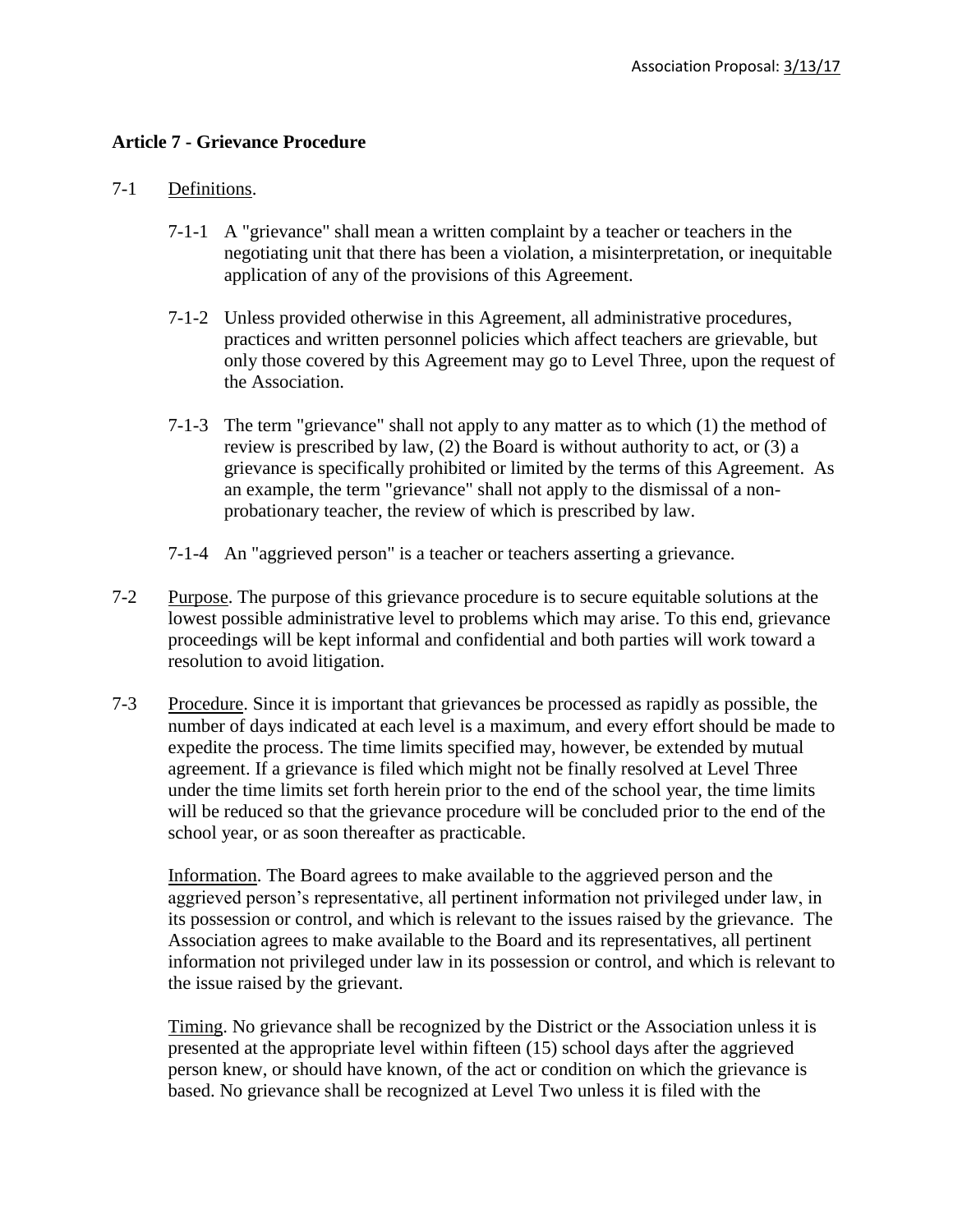Department of Human Resources within at least twenty (20) school days after the act or condition upon which it is based occurred. Grievances not timely presented will be considered as waived.

- 7-3-1 Level One. A grievance first will be discussed with the aggrieved person's principal to attempt to resolve the matter informally, at which time the aggrieved person (1) may discuss the grievance personally, (2) may be accompanied by the Association's Representative, or (3) may request that the Association's Representative act on behalf of the aggrieved person. No written documentation of the grievance or administrative response will be required if the grievance is settled at Level One.
- 7-3-2 If the aggrieved person is not satisfied with the results of the informal conference, the aggrieved person may then file a grievance in writing on the proper form with the principal or supervisor within seven (7) school days. The grievance must refer to the specific Articles of the Agreement and explain how they were violated and indicate the reason why the Level One decision is unsatisfactory. The grievant will use the Grievance Disposition Form to file the grievance. The principal and the grievant shall sign the Grievance Disposition Form. The principal shall also have the opportunity to provide comment related to the Level One process on the Grievance Disposition Form. No additions to this form may be made after it has been signed by the grievant and the principal. The grievant shall send a copy of the Grievance Disposition Form to the Department of Human Resources and the Association. The Department of Human Resources will assign a tracking number to the grievance and distribute copies of the Grievance Disposition Form to the Area/Assistant Instructional Superintendent and the UniServ Director. All known documentation related to the grievance must be provided prior to the Level Two meeting.
- 7-3-3 Level Two. The Human Resources Director or Area/Assistant Instructional Superintendent will go to the school with the appropriate Association Representative and meet with the teacher and principal to attempt to facilitate a resolution. Such meeting will take place within seven (7) school days after receipt of the written grievance by the Department of Human Resources. If there is an agreed-upon resolution to the grievance at this meeting, the resolution will be documented in writing and signed by both parties. The grievance will be closed and no continuation of said grievance will be allowed. If no resolution is reached, a District Representative will be responsible for providing a Level Two response on the merits of the grievance. The Level Two response will be forwarded to the DCTA for dissemination to the grievant. If the grievant is not satisfied with the response, the grievance response will be forwarded to the DCTA, Human Resources, Area Office and the principal. The Association's Grievance Board will decide if the matter will be continued to Level Three.
- 7-3-4 Upon request by the Association, grievances concerning an administrative transfer, Reduction in Building Staff (RIBS) or the recommendation by a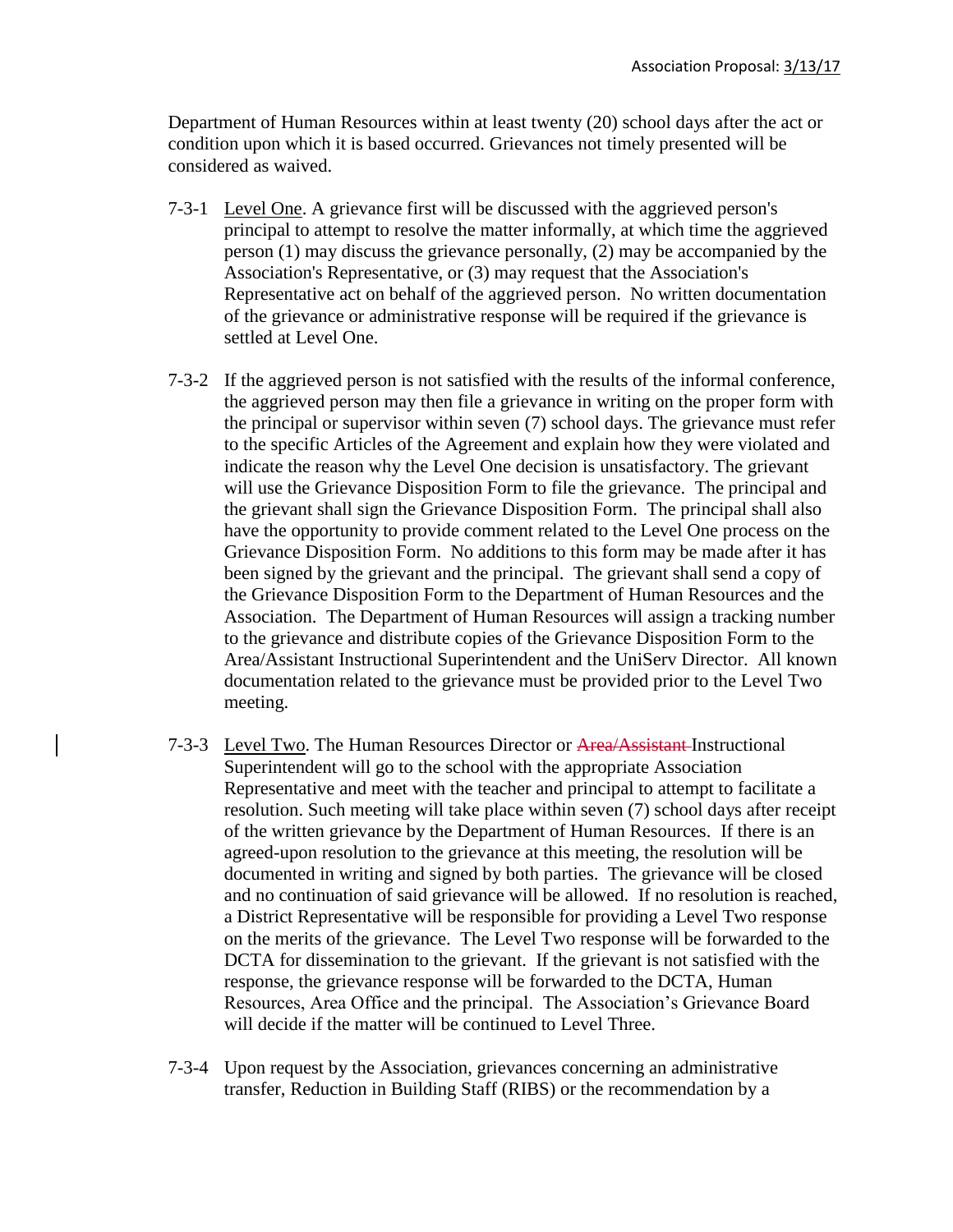principal for non-renewal of a probationary teacher shall be subjected to an expedited grievance procedure. The Level Two meeting will take place within seven (7) school days. Grievances concerning the recommendation by a principal for non-renewal of a probationary teacher will not be processed beyond Level Two.

- 7-3-5 Level Three. If the aggrieved person is not satisfied with the disposition of the grievance at Level Two, or if no decision has been rendered within ten (10) school days after the Department of Human Resources has conducted the Level Two meeting on the grievance, the aggrieved person may request that the Association submit the grievance to either arbitration or mediation. This request must be made within seven (7) school days of the Level Two disposition. If the Association deems the grievance meritorious, it may demand arbitration or request mediation within twenty-five (25) school days after the receipt of the aggrieved person's request. The arbitration demand/mediation request from the Association must be in writing and must indicate the reason the Level Two decision is unsatisfactory. The District will respond to the request for mediation within seven (7) school days.
	- 7-3-5-1 Mediation. If the Association and District agree to mediation, a mediator shall be selected from a permanent panel of five (5) mediators jointly determined by the parties.
		- 7-3-5-1-1 The mediator panel shall consist of mediators who are skilled in educational issues and shall be from the greater Denver Metropolitan area and shall include, but are not limited to, Federal Mediation and Conciliation Service and other mediation agencies.
		- 7-3-5-1-2 A panel shall be selected and reviewed annually not later than July 1.
		- 7-3-5-1-3 Unless otherwise agreed, the mediator shall be assigned based on a rotating system.
		- 7-3-5-1-4 At the conclusion of the mediation process the parties will implement any action agreed to through the mediation process. If the mediation process is unsuccessful, the Association may demand Arbitration within seven (7) school days of the conclusion of mediation.
	- 7-3-5-2 If the Association demands arbitration and the parties cannot agree on the choice of an arbitrator, the Association shall submit a request to the American Arbitration Association for a list of seven (7) arbitrators skilled in arbitration of educational issues, with a copy to the District. Within ten (10) school days of the receipt of a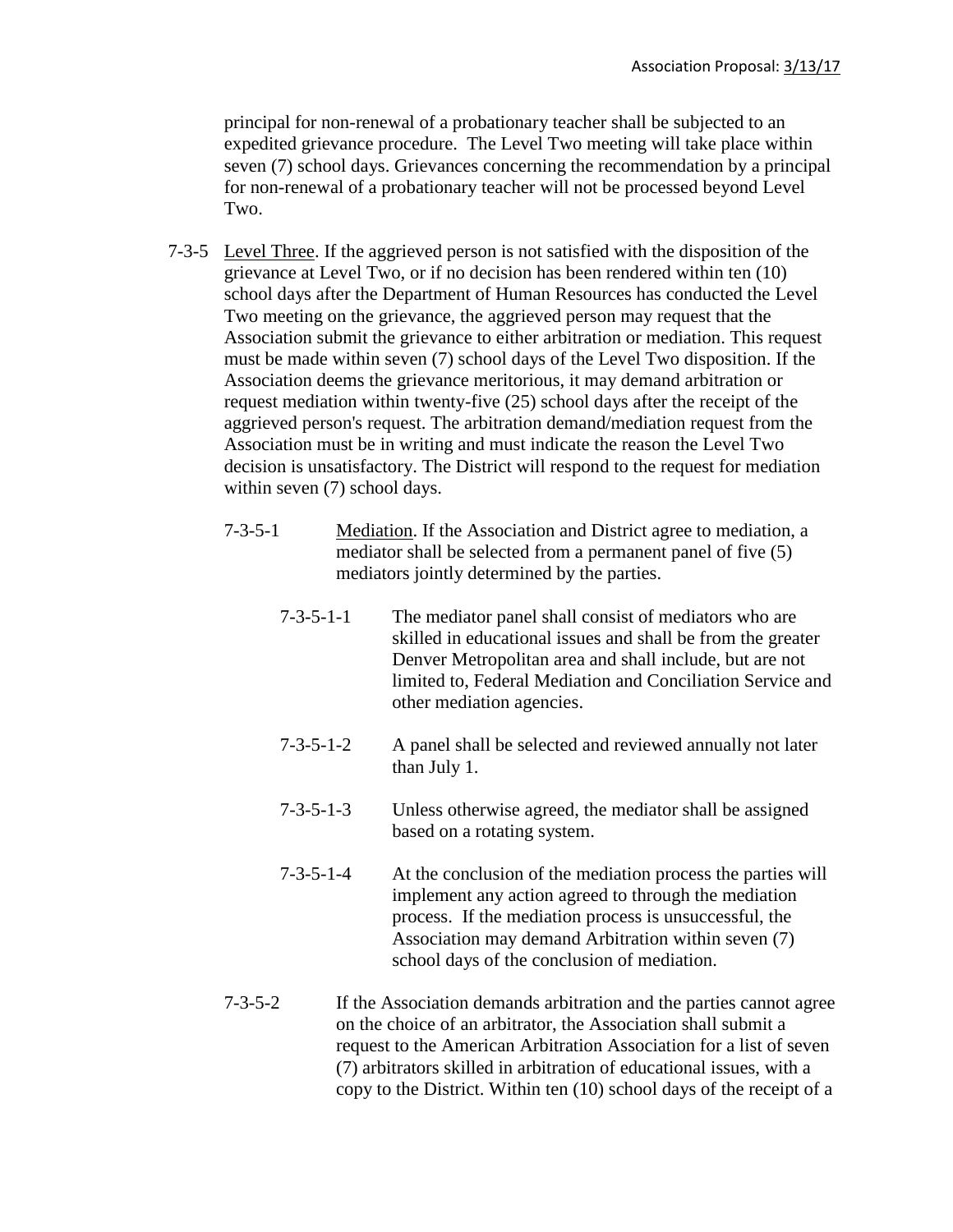list, representatives of the Association and the District shall meet and alternately strike a name on the list. The last name remaining shall be appointed arbitrator.

- 7-3-5-2-1 Upon request by the Association, administrative transfer grievances shall be subject to expedited arbitration. If selected, applicable rules regarding expedited arbitration will be followed.
- 7-3-5-3 The arbitrator will have authority to hold hearings and make procedural rules.
- 7-3-5-4 All hearings held by the arbitrator shall be in closed sessions and no news releases shall be made concerning progress of the hearings.
- 7-3-5-5 A report-decision will be issued within thirty (30) calendar days after the close of the hearing. The arbitrator shall have no power to add to, subtract from, disregard, alter, or modify, any of the terms of this Agreement.
- 7-3-5-6 The arbitrator's report decision shall be submitted in writing to the Board and the Association only, and shall set forth the arbitrator's findings of fact, reasoning, conclusions and recommendations decision on the issues submitted. The arbitrator's recommendations decision shall be consistent with law and with the terms of this Agreement. The arbitrator's report-decision shall be advisory only, not-binding on the Board and/or the Association.
- 7-3-5-7 Within seven (7) school days, after receiving the report of the arbitrator, the Board's designee and the Association's designee will meet to discuss the report and each designee will simultaneously notify the other on whether each intends to recommend to their respective Boards the acceptance or rejection of the Arbitrator's report. The Association will be given the opportunity to respond in writing to the Board concerning the arbitrator's recommendation. The Board will review and consider any response by the Association and shall accept or reject the report of the arbitrator not later than thirty (30) calendar days (not counting July) after receipt of the arbitrator's report. No public release may be made until after the next legislative meeting of the Board.
- 7-3-5-8 Within five (5) school days after receiving the Board's official action on the arbitrator's report, the Board's designee and the Association's designee will meet to discuss the action of the Board.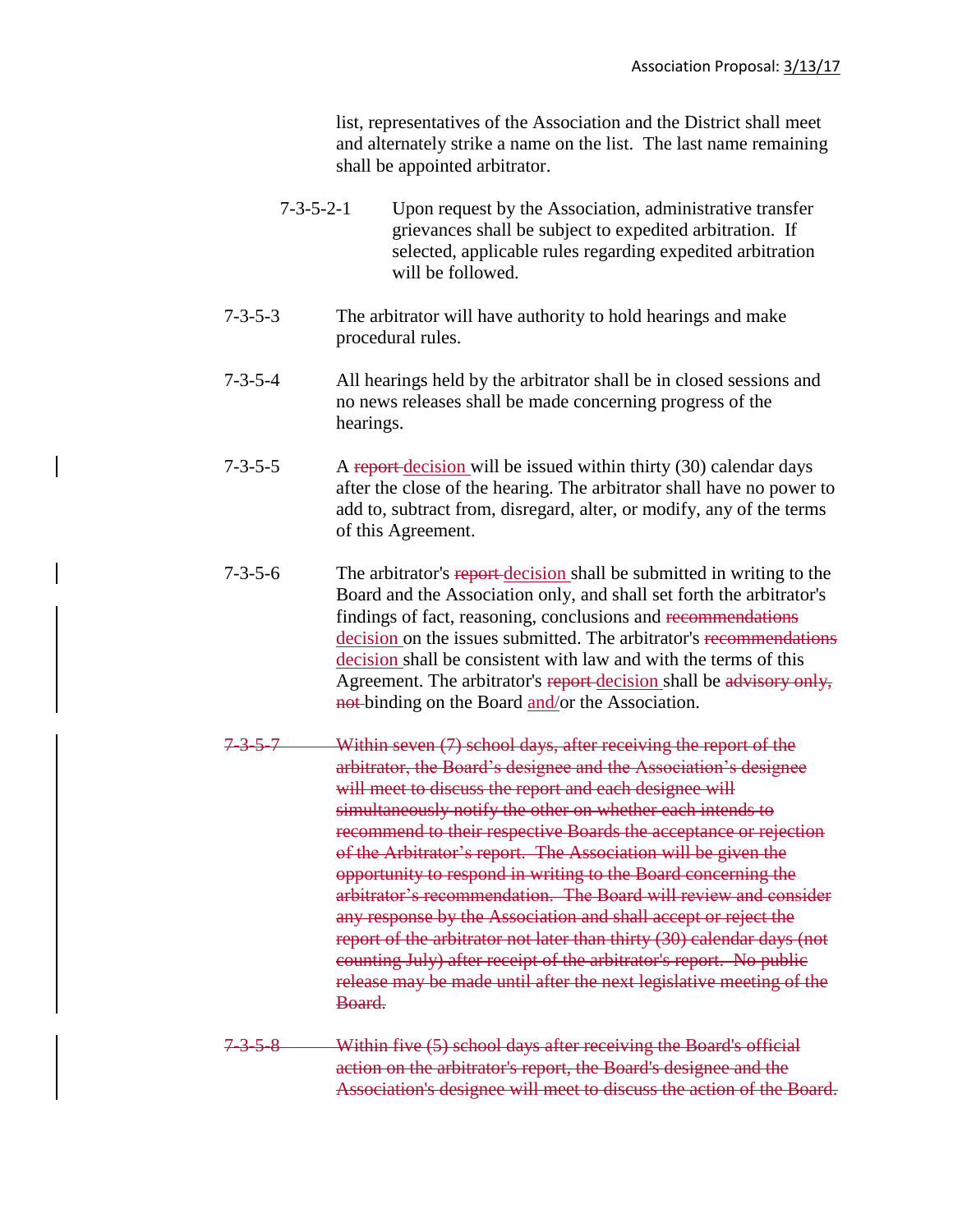- $7-3-5-9-7$  The costs for the services of the arbitrator or mediator, including per diem expenses, if any, plus actual and necessary travel and subsistence expenses, shall be shared equally by the District and Association. The party who cancels a scheduled arbitration will pay the full cost of any fees assessed by the arbitrator.
- $7-3-5-10-8$  Any party may request an official stenographic record of the testimony at the hearings. The party requesting shall pay the costs. If the other party requests a copy of the record, it shall share the entire cost of making the stenographic record.
- 7-3-5-11-9 In appropriate cases, both parties may agree to follow the expedited rules and procedures of the American Arbitration Association in processing any grievance at Level Three, except that the Arbitrator shall always be chosen pursuant to Article 7-  $3 - 5 - 2$ .

## 7-4 Rights of Teachers to Representation.

- 7-4-1 Neither the District nor any member of the Association shall take reprisals affecting the employment status of any teacher, any party in interest, any Association Representative or any other participant in the grievance procedure by reason of such participation.
- 7-4-2 All teachers who file a grievance shall do so with full knowledge and assurance that they will be represented solely by the Association and/or the Association's designee(s) at all levels and steps and proceedings of the grievance procedure, except that the aggrieved teacher may decline representation at Level One.
	- 7-4-2-1 No aggrieved teacher may be represented by a representative or officer of any teacher organization other than the Association.
	- 7-4-2-2 Level One representation will normally be provided by the Association's building-level Grievance Representative and/or Association Representative.
- 7-4-3 When Level Three hearings are held, all witnesses who are District employees shall be summoned by the Department of Human Resources. The Association and the District will mutually exchange written witness lists at least two (2) days in advance of the hearing.
- 7-5 Miscellaneous. If the time limits for processing a grievance are not met by the administrator responding to the grievance, the grievance may be moved to the next level at the request of the aggrieved, or upon request of the Association, the Superintendent or his designee will review with the responding administrator the reason why the time limits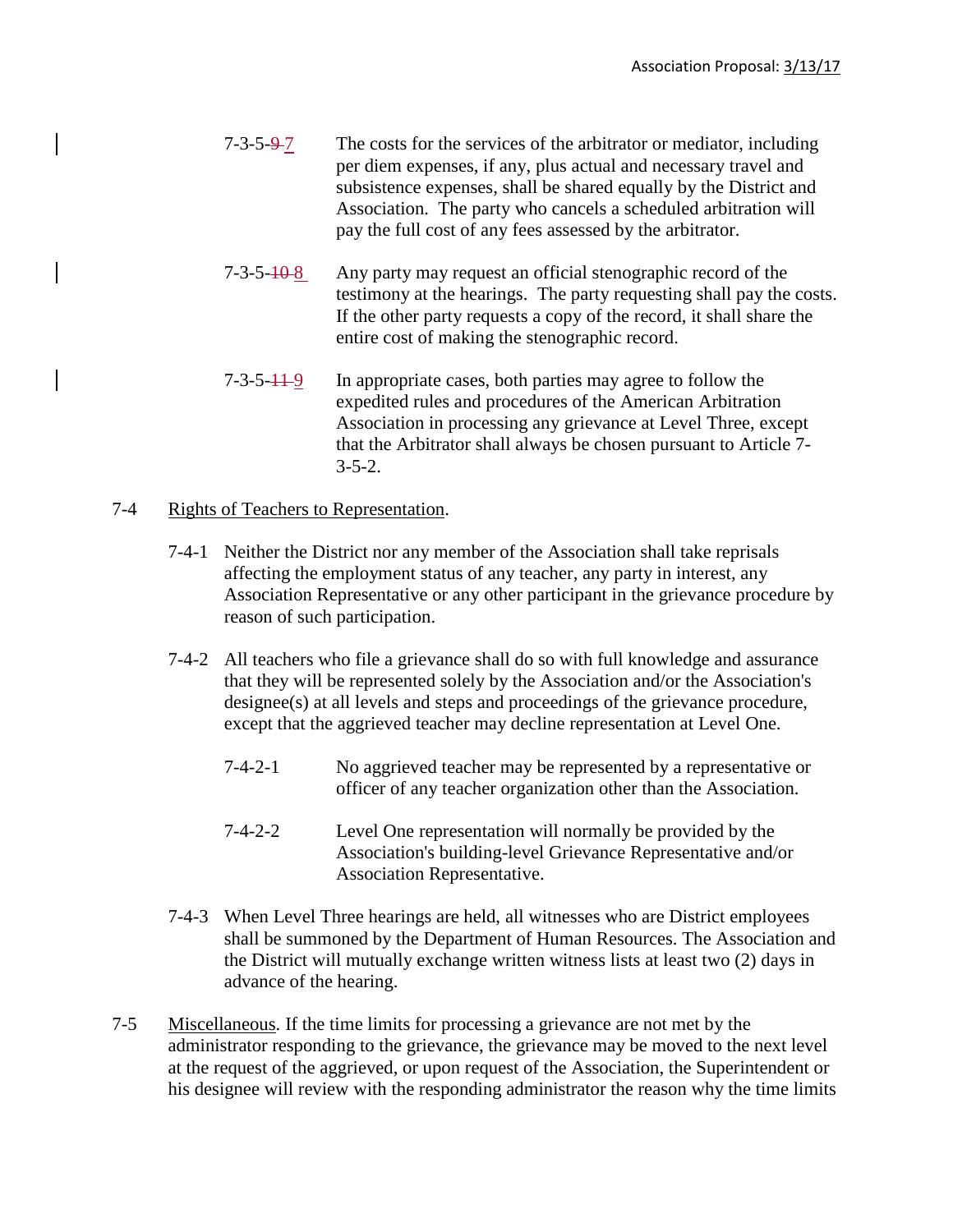were not met and any extenuating circumstances therefore. The Department of Human Resources may take appropriate action on whether to grant the grievant's requested remedy based on its review of the situation.

- 7-5-1 If, in the judgment of the Association, a grievance affects a group of teachers in more than one (1) building, the Association may submit such grievance in writing directly to the Department of Human Resources, and the processing of such grievance may be commenced at Level Two.
- 7-5-2 All written and printed matter relating to grievances will be filed separately from the central office personnel files of the participants.
- 7-5-3 Necessary forms for filing, for serving notices, for making appeals, for making reports and recommendations and other necessary documents will be jointly prepared and distributed by the Department of Human Resources and the Association.
- 7-5-4 In conducting arbitration cases, the Board will present all relevant material so that the arbitrator will have complete information upon which to base a decision. A copy of any information presented to the arbitrator will be provided to the aggrieved person.
- 7-5-5 When it is necessary at Level Two or Level Three for a representative(s) designated by the Association to attend a meeting or a hearing called by the Department of Human Resources during the school day, the Department of Human Resources shall notify the principal of such Association Representatives. The representatives will be released without loss of pay for such time as their attendance is required at such meeting or hearing. The Association will cooperate with the District in minimizing interruption of the continuity of classroom instruction by scheduling witnesses and notifying the District as far in advance as possible of the need to provide substitutes for teachers' release for such hearing.
- 7-5-6 The Agreement Review Committee shall monitor the number and types of grievances and the length of time such grievances take to be resolved.
- 7-5-7 If a remedy is agreed upon at any step of the grievance process, and the Association believes that the District is not adhering to said remedy, the Association shall have the right to re-file the grievance at the step above where the remedy was reached.

{Signatures on Next Page}